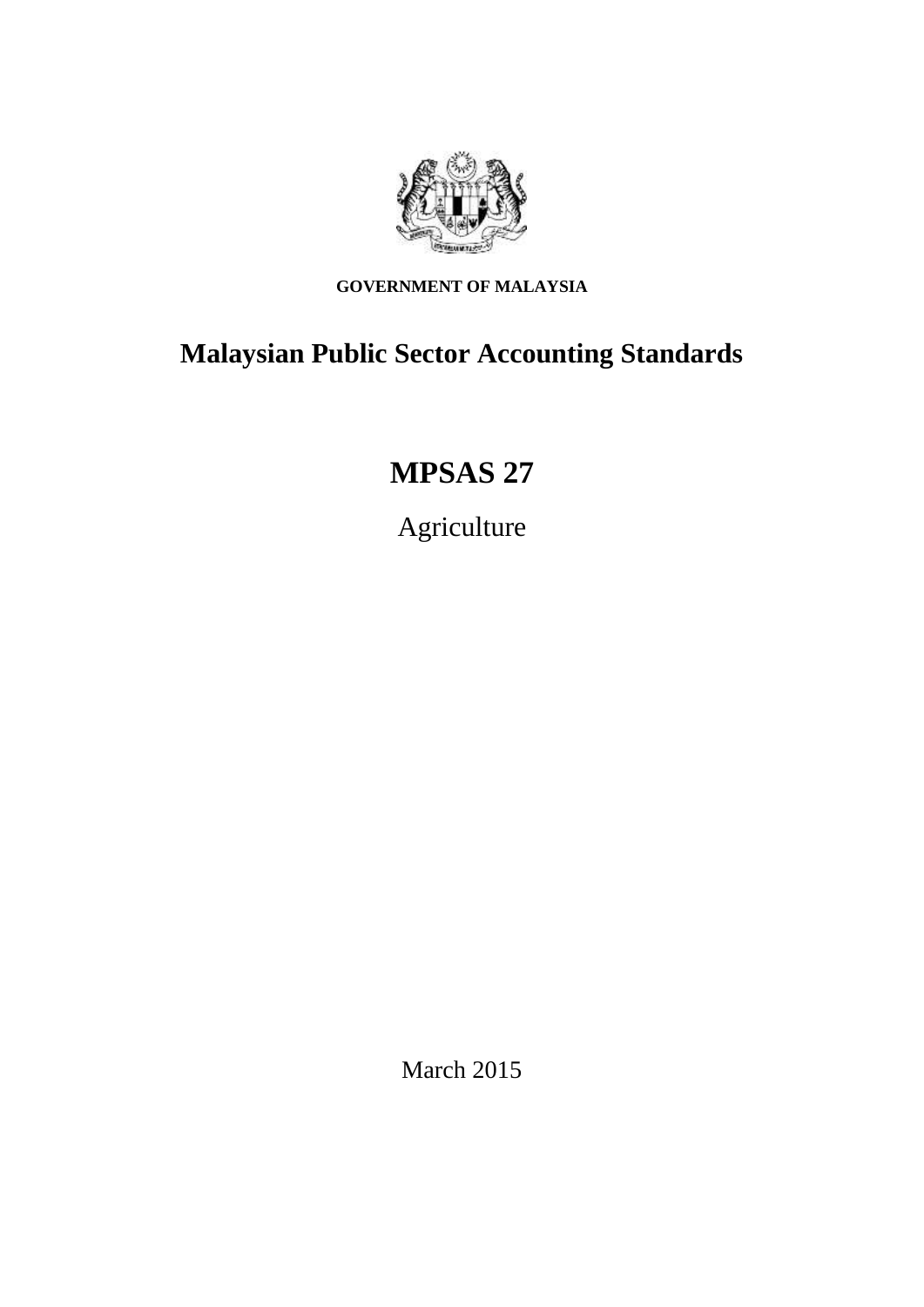# **MPSAS 27 – Agriculture**

### **Acknowledgment**

The Malaysian Public Sector Accounting Standard (MPSAS) is based on International Public Sector Accounting Standard (IPSAS) 27, *Agriculture* from the *Handbook of International Public Sector Accounting* Pronouncements of the International Public Sector Accounting Standards Board, published by the International Federation of Accountants (IFAC) in June 2013 and is used with permission of IFAC.

*Handbook of International Public Sector Accounting Pronouncements* © 2013 by the International Federation of Accountants (IFAC). All rights reserved.

Prepared by: Accountant General's Department No. 1, Persiaran Perdana Kompleks Kementerian Kewangan Presint 2, Pusat Pentadbiran Kerajaan Persekutuan 62594 Putrajaya

Tel : 03-88821000 Faks : 03-88821765 Web: http://www.anm.gov.my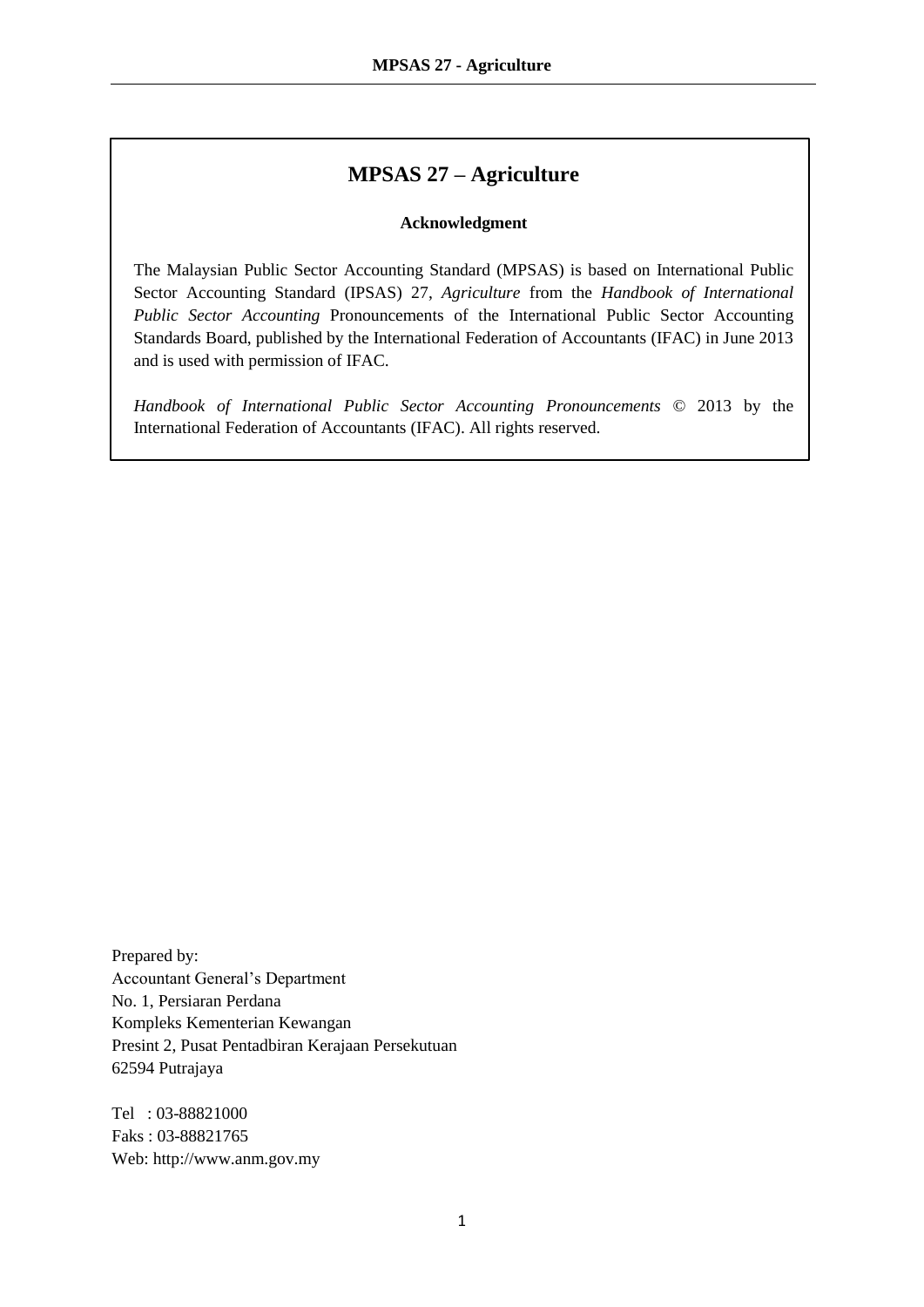# **MPSAS 27- AGRICULTURE**

# **CONTENTS**

|                                                               | Paragraph |
|---------------------------------------------------------------|-----------|
|                                                               | 1         |
|                                                               | $2 - 8$   |
|                                                               | $9 - 12$  |
|                                                               | $9 - 11$  |
|                                                               | 12        |
|                                                               | $13 - 37$ |
|                                                               | $30 - 33$ |
|                                                               | $34 - 37$ |
|                                                               | $38 - 54$ |
|                                                               | $38 - 51$ |
| Additional Disclosures for Biological Assets Where Fair Value |           |
|                                                               | $52 - 54$ |
|                                                               | 55        |
|                                                               | 55        |
|                                                               | $56 - 57$ |
| <b>Illustrative Examples</b>                                  |           |
| Comparison with IPSAS 27                                      |           |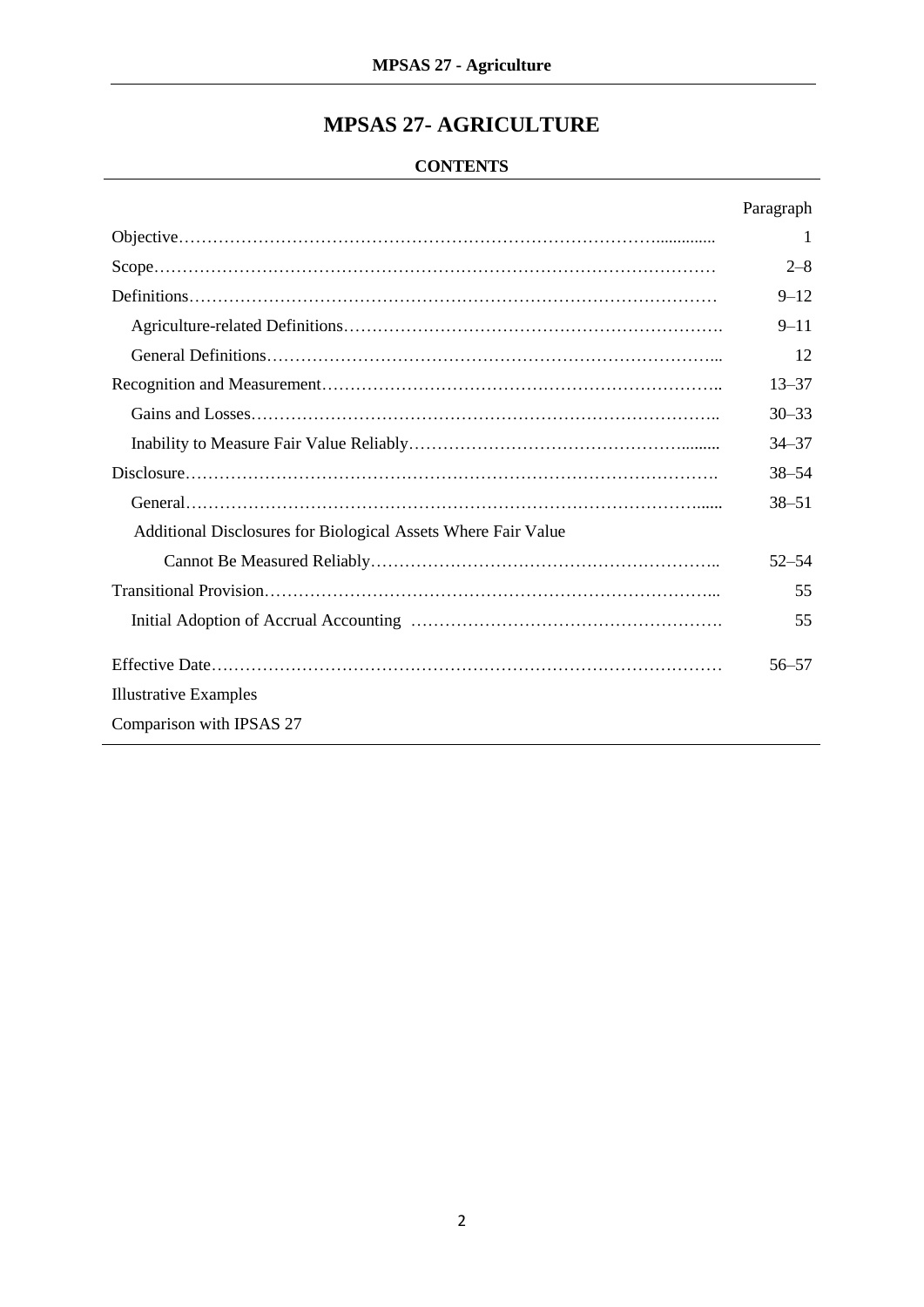Malaysian Public Sector Accounting Standard (MPSAS) 27, *Agriculture* is set out in paragraphs 1–57. All the paragraphs have equal authority. MPSAS 27 should be read in the context of its objective, the Basis for Conclusions and the *Preface to Malaysian Public Sector Accounting Standards*. MPSAS 3, *Accounting Policies, Changes in Accounting Estimates and Errors*, provides a basis for selecting and applying accounting policies in the absence of explicit guidance.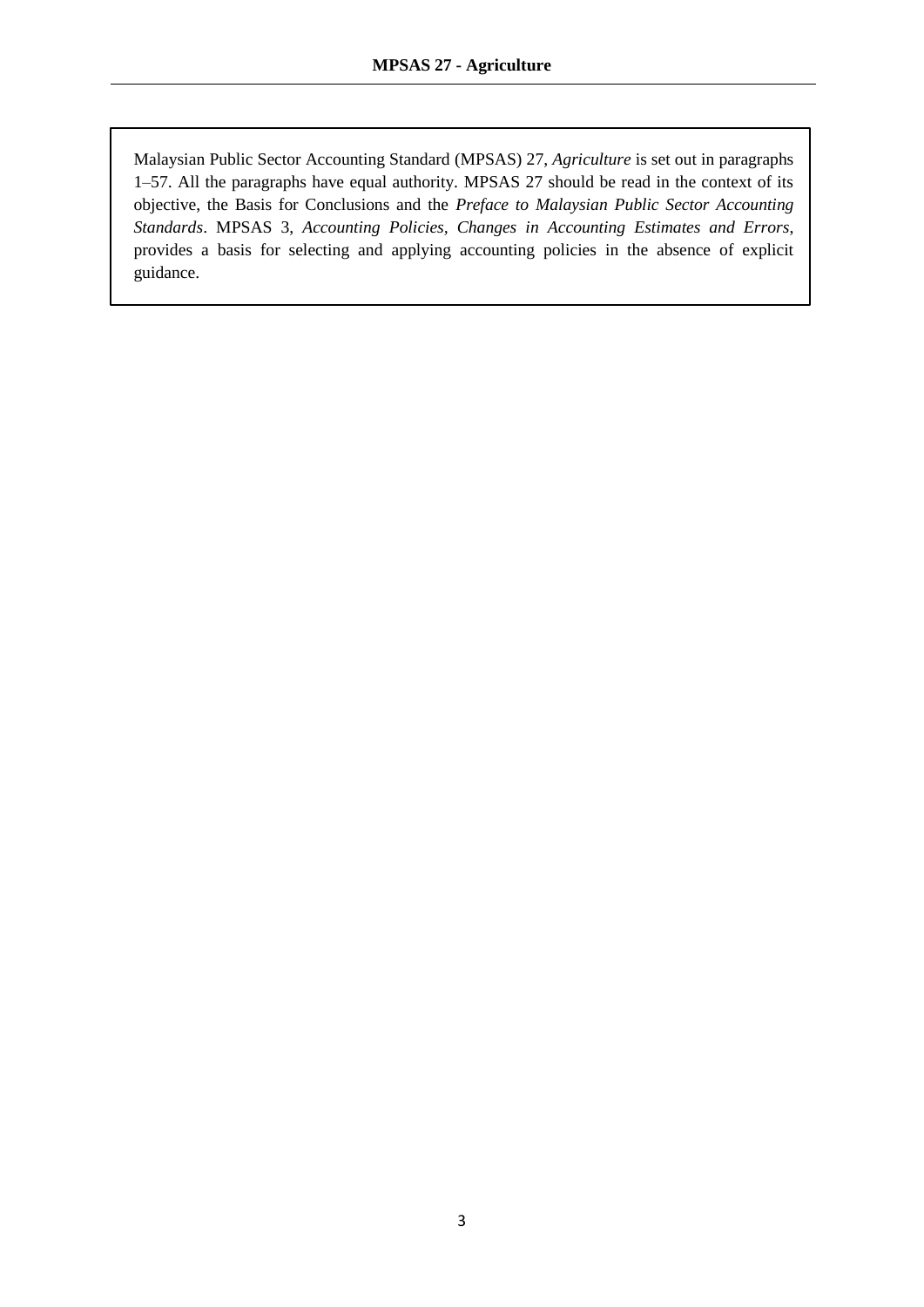# **Objective**

1. The objective of this Standard is to prescribe the accounting treatment and disclosures for agricultural activity.

# **Scope**

- 2. **An entity that prepares and presents financial statements under the accrual basis of accounting shall apply this Standard for the following when they relate to agricultural activity:** 
	- (a) **Biological assets; and**
	- (b) **Agricultural produce at the point of harvest.**
- 3. This Standard does not apply to:
	- (a) Land related to agricultural activity (see MPSAS 16, *Investment Property* and MPSAS 17, *Property, Plant, and Equipment*);
	- (b) Intangible assets related to agricultural activity (see MPSAS 31, *Intangible Assets*); and
	- (c) Biological assets held for the provision or supply of services.
- 4. Biological assets are used in many activities undertaken by public sector entities. When biological assets are used for research, education, transportation, entertainment, recreation, customs control or in any other activities that are not agricultural activities as defined in paragraph 9 of this Standard, those biological assets are not accounted for in accordance with this Standard. Where those biological assets meet the definition of an asset, other MPSASs should be considered in determining the appropriate accounting (e.g., MPSAS 12, *Inventories* and MPSAS 17).
- 5. This Standard is applied to agricultural produce, which is the harvested product of the entity's biological assets, only at the point of harvest. Thereafter, MPSAS 12, or another applicable Standard, is applied. Accordingly, this Standard does not deal with the processing of agricultural produce after harvest; for example, the processing of grapes into wine by a vintner who has grown the grapes. While such processing may be a logical and natural extension of agricultural activity, and the events taking place may bear some similarity to biological transformation, such processing is not included within the definition of agricultural activity in this Standard.
- 6. The table below provides examples of biological assets, agricultural produce, and products that are the result of processing after harvest: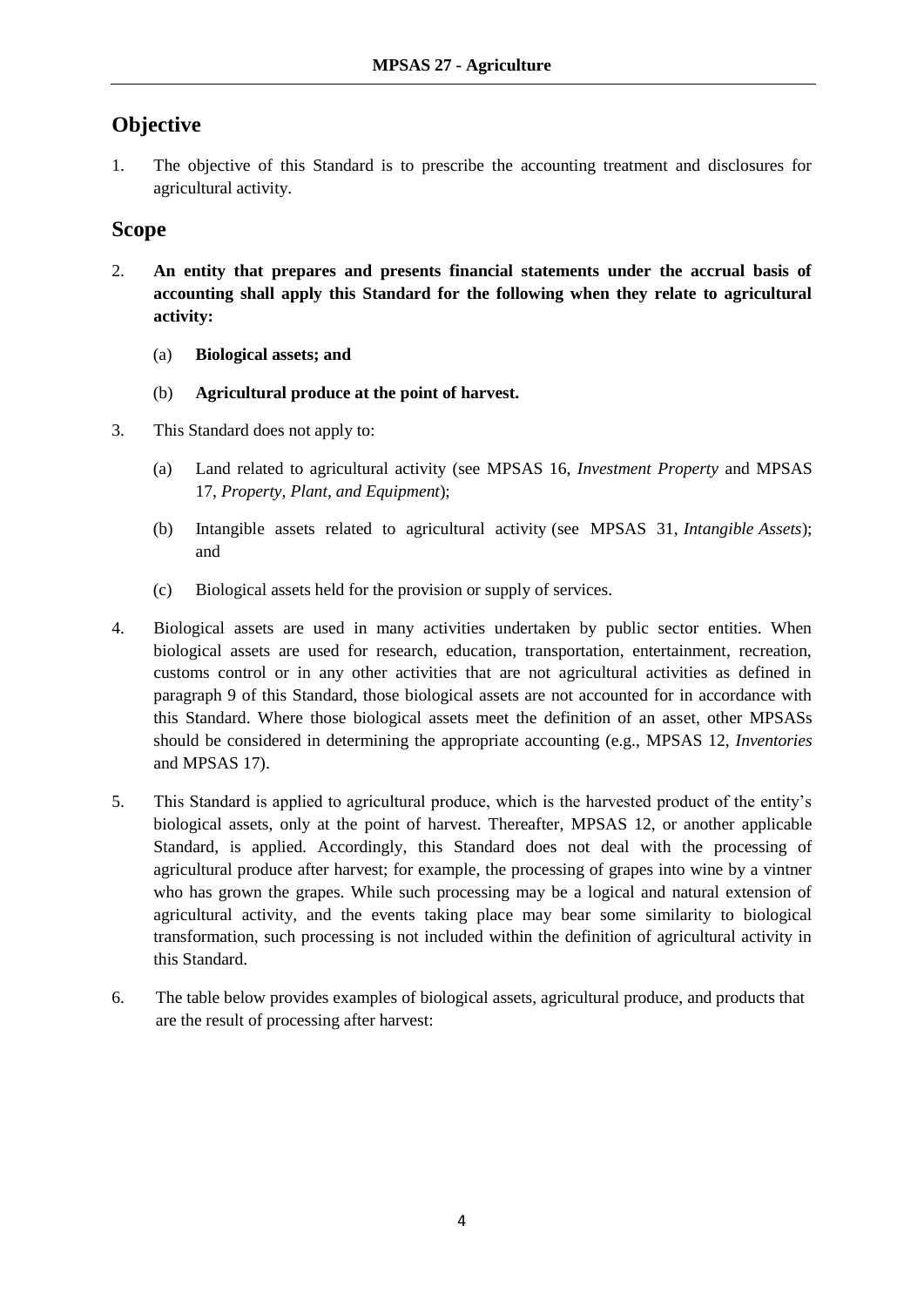| <b>Biological assets</b>     | <b>Agricultural produce</b> | <b>Products that are the result</b><br>of processing after harvest |
|------------------------------|-----------------------------|--------------------------------------------------------------------|
| Sheep                        | Wool                        | Yarn, carpet                                                       |
| Trees in a plantation forest | Felled trees                | Logs, lumber                                                       |
| Plants                       | Cotton                      | Thread, clothing                                                   |
|                              | Harvested cane              | Sugar                                                              |
| Dairy cattle                 | Milk                        | Cheese                                                             |
| Pigs                         | Carcass                     | Sausages, cured hams                                               |
| <b>Bushes</b>                | Leaf                        | Tea, cured tobacco                                                 |
| Vines                        | Grapes                      | Wine                                                               |
| <b>Fruit trees</b>           | Picked fruit                | Processed fruit                                                    |

### 7. **This Standard applies to all public sector entities other than Government Business Enterprises (GBEs).**

8. The *Preface to Malaysian Public Sector Accounting Standards* issued by the Accountant General's Department explains that GBEs apply approved accounting standards issued by the Malaysian Accounting Standards Board (MASB). GBEs are defined in MPSAS 1, *Presentation of Financial Statements*.

# **Definitions**

### **Agriculture-related Definitions**

9. **The following terms are used in this Standard with the meanings specified:** 

**Agricultural activity is the management by an entity of the biological transformation and harvest of biological assets for:** 

- **Sale;**
- **Distribution at no charge or for a nominal charge; or**
- **Conversion into agricultural produce or into additional biological assets for sale or for distribution at no charge or for a nominal charge.**

**Agricultural produce is the harvested product of the entity's biological assets.**

**A biological asset is a living animal or plant.**

**Biological transformation comprises the processes of growth, degeneration, production, and procreation that cause qualitative or quantitative changes in a biological asset.**

**Costs to sell are the incremental costs directly attributable to the disposal of an asset, excluding finance costs and income taxes. Disposal may occur through sale or through distribution at no charge or for a nominal charge.**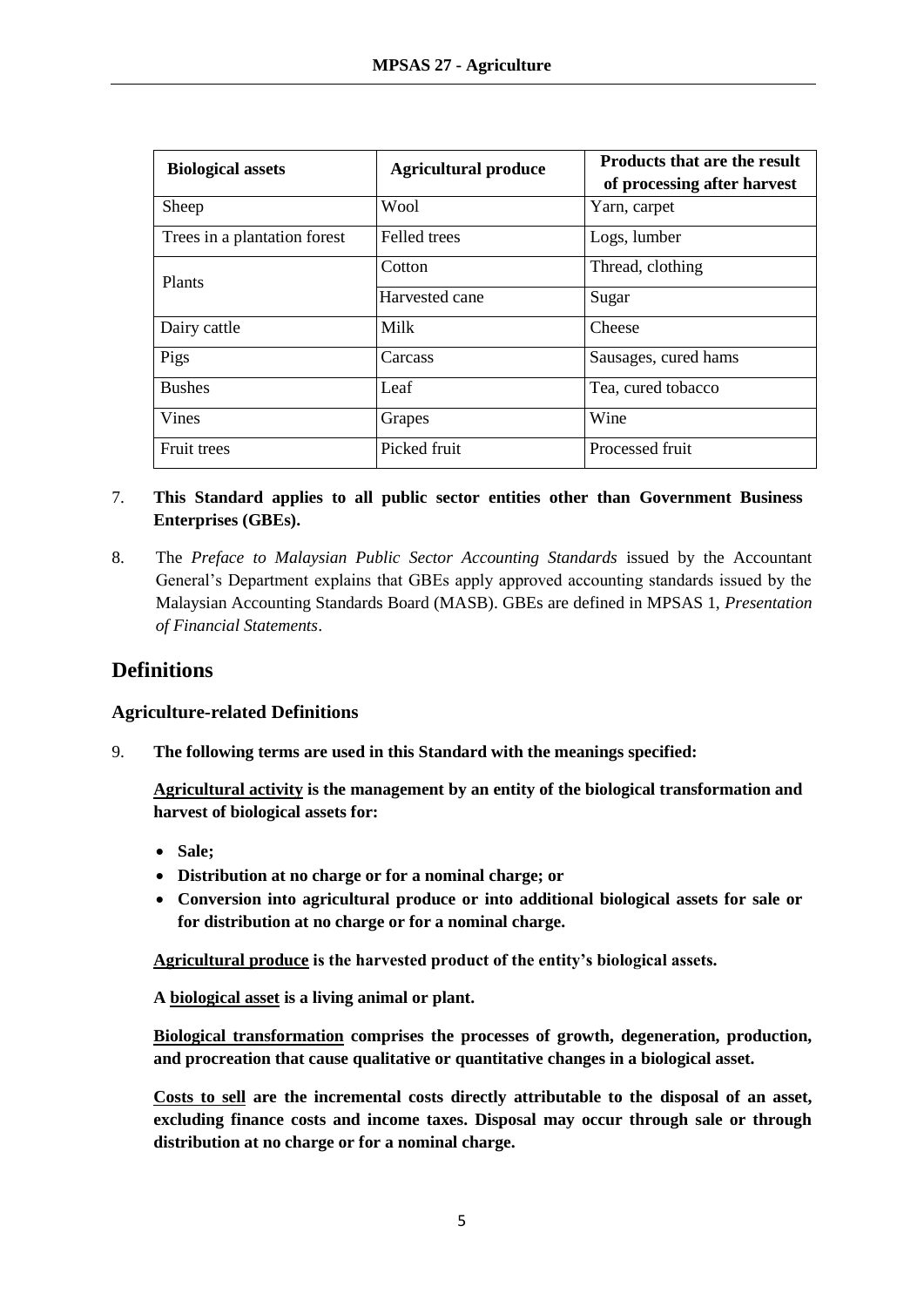**A group of biological assets is an aggregation of similar living animals or plants.**

**Harvest is the detachment of produce from a biological asset or the cessation of a biological asset's life processes.**

- 10. Agricultural activity covers a diverse range of activities; for example, raising livestock, forestry, annual or perennial cropping, cultivating orchards and plantations, floriculture, and aquaculture (including fish farming). Certain common features exist within this diversity:
	- (a) *Capability to change*. Living animals and plants are capable of biological transformation;
	- (b) *Management of change*. Management facilitates biological transformation by enhancing, or at least stabilizing, conditions necessary for the process to take place (for example, nutrient levels, moisture, temperature, fertility, and light). Such management distinguishes agricultural activity from other activities. For example, harvesting from unmanaged sources (such as ocean fishing and deforestation) is not agricultural activity; and
	- (c) *Measurement of change*. The change in quality (for example, genetic merit, density, ripeness, fat cover, protein content, and fiber strength) or quantity (for example, progeny, weight, cubic meters, fiber length or diameter, and number of buds) brought about by biological transformation or harvest is measured and monitored as a routine management function.
- 11. Biological transformation results in the following types of outcomes:
	- (a) Asset changes through (i) growth (an increase in quantity or improvement in quality of an animal or plant), (ii) degeneration (a decrease in the quantity or deterioration in quality of an animal or plant), or (iii) procreation (creation of additional living animals or plants); or
	- (b) Production of agricultural produce such as latex, tea leaf, wool, and milk.

### **General Definitions**

12. **Terms defined in other MPSASs are used in this Standard with the same meaning as in those Standards, and are reproduced in the** *Glossary of Defined Terms* **published separately.**

# **Recognition and Measurement**

- 13. **An entity shall recognize a biological asset or agricultural produce when and only when:** 
	- (a) **The entity controls the asset as a result of past events;**
	- (b) **It is probable that future economic benefits or service potential associated with the asset will flow to the entity; and**
	- (c) **The fair value or cost of the asset can be measured reliably.**
- 14. The fair value of an asset is based on its present location and condition. As a result, for example, the fair value of cattle at a farm is the price for the cattle in the relevant market less the transport and other costs of getting the cattle either to that market or to the location where it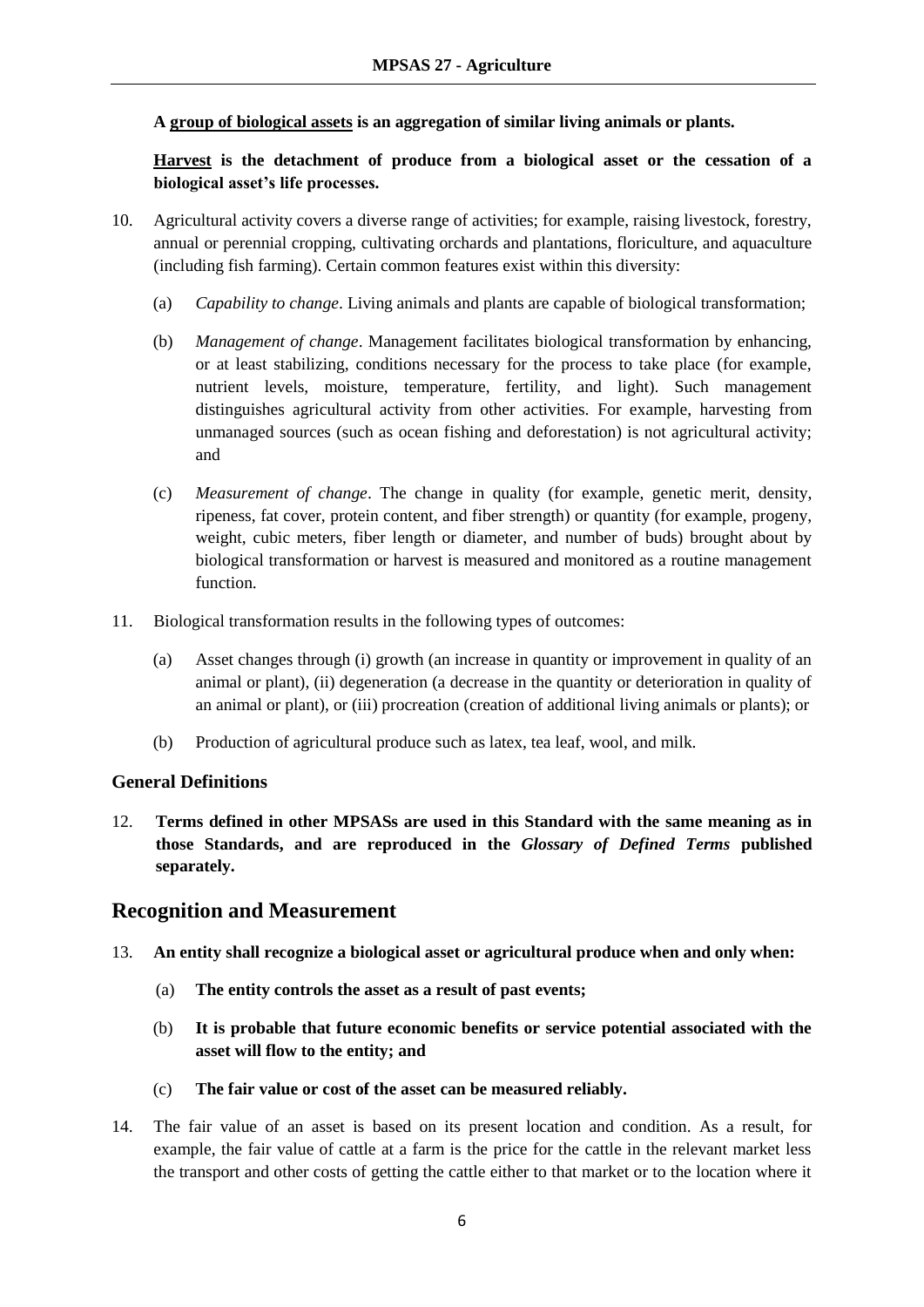will be distributed at no charge or for a nominal charge.

- 15. In agricultural activity, control may be evidenced by, for example, legal ownership of cattle and the branding or otherwise marking of the cattle on acquisition, birth, or weaning. The future benefits or service potential are normally assessed by measuring the significant physical attributes.
- 16. **A biological asset shall be measured on initial recognition and at each reporting date at its fair value less costs to sell, except for the case described in paragraph 34 where the fair value cannot be measured reliably.**
- 17. **Where an entity acquires a biological asset through a non-exchange transaction, the biological asset is measured on initial recognition and at each reporting date in accordance with paragraph 16.**
- 18. **Agricultural produce harvested from an entity's biological assets shall be measured at its fair value less costs to sell at the point of harvest. Such measurement is the cost at that date when applying MPSAS 12, or another applicable Standard.**
- 19. The determination of fair value for a biological asset or agricultural produce may be facilitated by grouping biological assets or agricultural produce according to significant attributes; for example, by age or quality. An entity selects the attributes corresponding to the attributes used in the market as a basis for pricing.
- 20. Entities often enter into contracts to sell their biological assets or agricultural produce at a future date. Contract prices are not necessarily relevant in determining fair value, because fair value reflects the current market in which a willing buyer and seller would enter into a transaction. As a result, the fair value of a biological asset or agricultural produce is not adjusted because of the existence of a contract. In some cases, a contract for the sale of a biological asset or agricultural produce in an exchange transaction may be an onerous contract, as defined in MPSAS 19, *Provisions, Contingent Liabilities and Contingent Assets*. MPSAS 19 applies to onerous contracts.
- 21. If an active market exists for a biological asset or agricultural produce in its present location and condition, the quoted price in that market is the appropriate basis for determining the fair value of that asset. If an entity has access to different active markets, the entity uses the most relevant one. For example, if an entity has access to two active markets, it would use the price existing in the market expected to be used.
- 22. If an active market does not exist, an entity uses one or more of the following, when available, in determining fair value:
	- (a) The most recent market transaction price, provided that there has not been a significant change in economic circumstances between the date of that transaction and the reporting date;
	- (b) Market prices for similar assets with adjustment to reflect differences; and
	- (c) Sector benchmarks such as the value of an orchard expressed per export tray, bushel, or hectare, and the value of cattle expressed per kilogram of meat.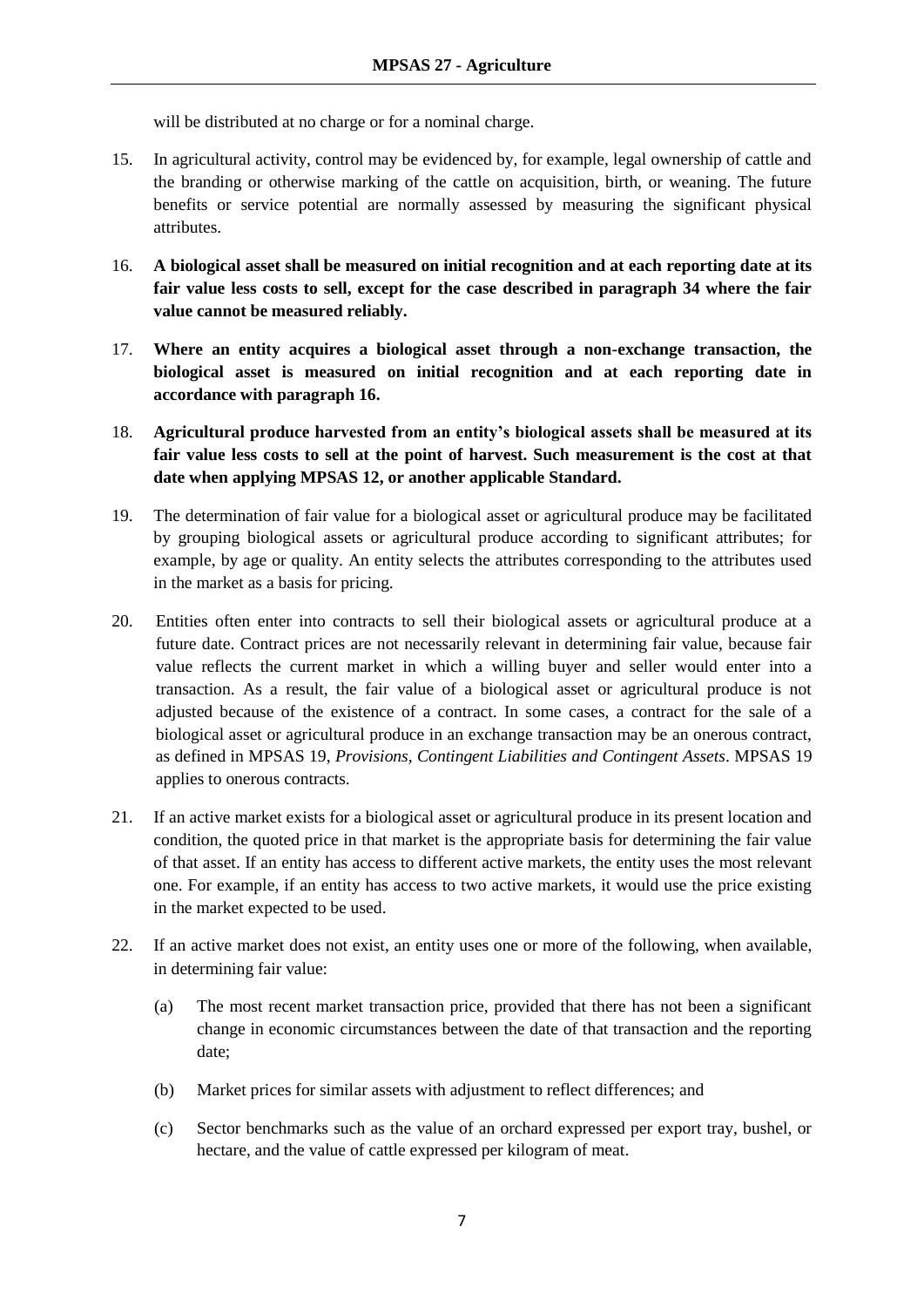- 23. In some cases, the information sources listed in paragraph 22 may suggest different conclusions as to the fair value of a biological asset or agricultural produce. An entity considers the reasons for those differences, in order to arrive at the most reliable estimate of fair value within a relatively narrow range of reasonable estimates.
- 24. In some circumstances, market-determined prices or values may not be available for a biological asset in its present condition. In these circumstances, an entity uses the present value of expected net cash flows from the asset discounted at a current market-determined rate in determining fair value.
- 25. The objective of a calculation of the present value of expected net cash flows is to determine the fair value of a biological asset in its present location and condition. An entity considers this in determining an appropriate discount rate to be used and in estimating expected net cash flows. In determining the present value of expected net cash flows, an entity includes the net cash flows that market participants would expect the asset to generate in its most relevant market.
- 26. An entity does not include any cash flows for financing the assets, taxation, or re-establishing biological assets after harvest (for example, the cost of replanting trees in a plantation forest after harvest).
- 27. In agreeing an arm's length transaction price, knowledgeable, willing buyers and sellers consider the possibility of variations in cash flows. It follows that fair value reflects the possibility of such variations. Accordingly, an entity incorporates expectations about possible variations in cash flows into either the expected cash flows, or the discount rate, or some combination of the two. In determining a discount rate, an entity uses assumptions consistent with those used in estimating the expected cash flows, to avoid the effect of some assumptions being double-counted or ignored.
- 28. Cost may sometimes approximate fair value, particularly when:
	- (a) Little biological transformation has taken place since initial cost incurrence (for example, for fruit tree seedlings planted immediately prior to reporting date); or
	- (b) The impact of the biological transformation on price is not expected to be material (for example, for the initial growth in a 30-year pine plantation production cycle).
- 29. Biological assets are often physically attached to land (for example, trees in a plantation forest). There may be no separate market for biological assets that are attached to the land but an active market may exist for the combined assets, that is, for the biological assets, raw land, and land improvements, as a package. An entity may use information regarding the combined assets to determine fair value for the biological assets. For example, the fair value of raw land and land improvements may be deducted from the fair value of the combined assets to arrive at the fair value of biological assets.

### **Gains and Losses**

- 30. **A gain or loss arising on initial recognition of a biological asset at fair value less costs to sell and from a change in fair value less costs to sell of a biological asset shall be included in surplus or deficit for the period in which it arises.**
- 31. A loss may arise on initial recognition of a biological asset, because costs to sell are deducted in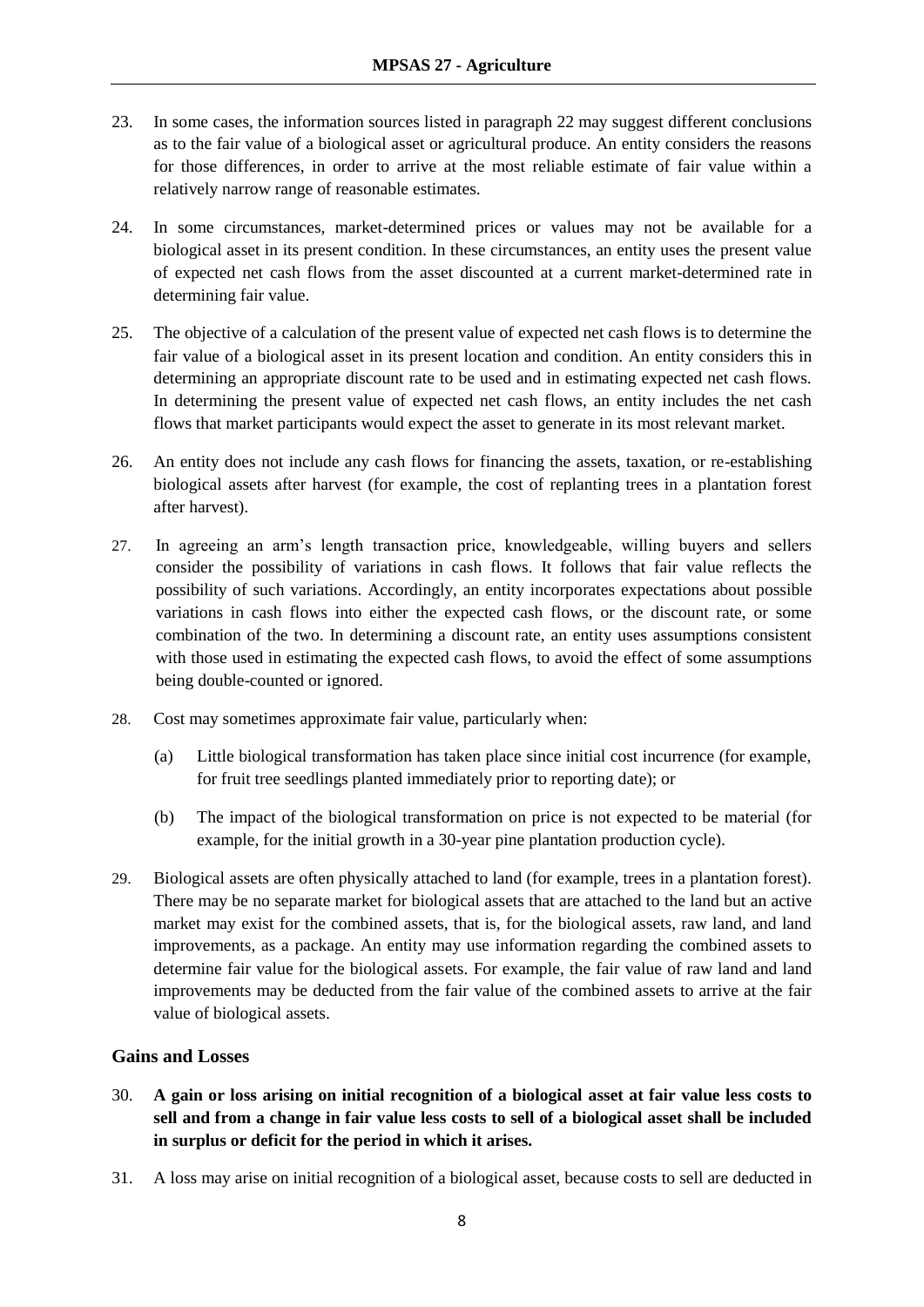determining fair value less costs to sell of a biological asset. A gain may arise on initial recognition of a biological asset, such as when a calf is born.

- 32. **A gain or loss arising on initial recognition of agricultural produce at fair value less costs to sell shall be included in surplus or deficit for the period in which it arises.**
- 33. A gain or loss may arise on initial recognition of agricultural produce as a result of harvesting.

### **Inability to Measure Fair Value Reliably**

- 34. **There is a presumption that fair value can be measured reliably for a biological asset. However, that presumption can be rebutted only on initial recognition for a biological asset for which market-determined prices or values are not available, and for which alternative estimates of fair value are determined to be clearly unreliable. In such a case, that biological asset shall be measured at its cost less any accumulated depreciation and any accumulated impairment losses. Once the fair value of such a biological asset becomes reliably measurable, an entity shall measure it at its fair value less costs to sell. Once a non-current biological asset meets the criteria to be classified as held for sale (or is included in a disposal group that is classified as held for sale) in accordance with the relevant international or national accounting standard dealing with non-current assets held for sale and discontinued operations, it is presumed that fair value can be measured reliably.**
- 35. The presumption in paragraph 34 can be rebutted only on initial recognition. An entity that has previously measured a biological asset at its fair value less costs to sell continues to measure the biological asset at its fair value less costs to sell until disposal.
- 36. In all cases, an entity measures agricultural produce at the point of harvest at its fair value less costs to sell. This Standard reflects the view that the fair value of agricultural produce at the point of harvest can always be measured reliably.
- 37. In determining cost, accumulated depreciation and accumulated impairment losses, an entity considers MPSAS 12, MPSAS 17, MPSAS 21, *Impairment of Non-Cash-Generating Assets*, and MPSAS 26, *Impairment of Cash-Generating Assets*.

# **Disclosure**

### **General**

- 38. **An entity shall disclose the aggregate gain or loss arising during the current period on initial recognition of biological assets and agricultural produce and from the change in fair value less costs to sell of biological assets.**
- 39. **An entity shall provide a description of biological assets that distinguishes between consumable and bearer biological assets and between biological assets held for sale and those held for distribution at no charge or for a nominal charge.**
- 40. Consumable biological assets are those that are held for harvest as agricultural produce or for sale or distribution at no charge or for a nominal charge as biological assets. Examples of consumable biological assets are animals and plants for one-time use, such as livestock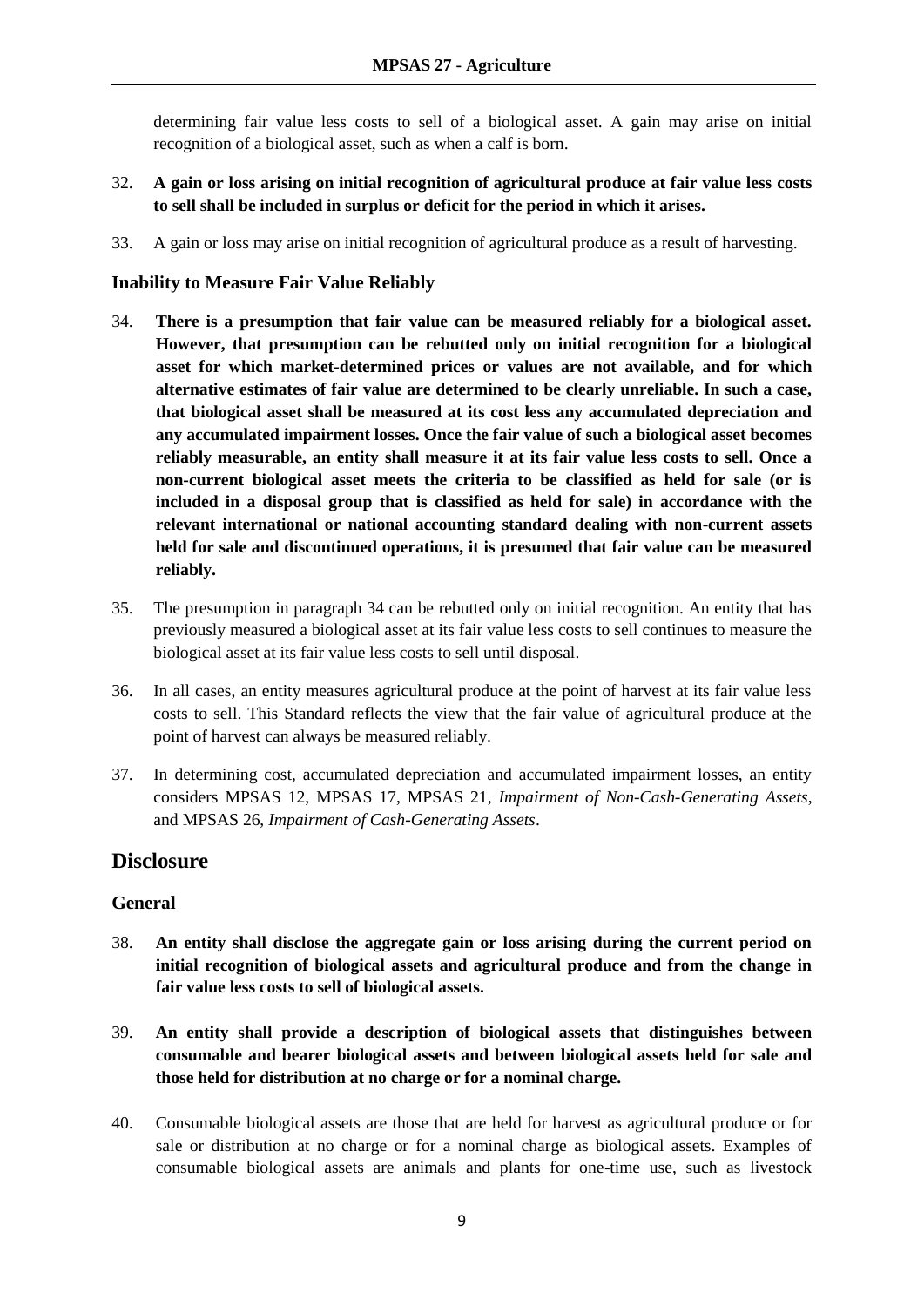intended for the production of meat, livestock held for sale, fish in farms, crops such as maize and wheat, and trees being grown for lumber. Bearer biological assets are those biological assets that are used repeatedly or continuously for more than one year in an agricultural activity. Bearer biological assets are not agricultural produce but, rather, are self-regenerating. Examples of types of animals that are bearer biological assets include breeding stocks (including fish and poultry), livestock from which milk is produced, and sheep or other animals used for wool production. Examples of types of plants that are bearer biological assets include trees, vines and shrubs cultivated for fruits, nuts, sap, resin, bark and leaf products and trees from which firewood is harvested while the tree remains.

- 41. The disclosures required by paragraph 39 would take the form of a quantified description. The quantified description may be accompanied by a narrative description.
- 42. In making the disclosures required by paragraph 39, an entity is also encouraged to distinguish between mature and immature biological assets, as appropriate. These distinctions provide information that may be helpful in assessing the timing of future cash flows and service potential. An entity discloses the basis for making any such distinctions.
- 43. Mature biological assets are those that have attained harvestable specifications (for consumable biological assets) or are able to sustain regular harvests (for bearer biological assets).
- 44. **If not disclosed elsewhere in information published with the financial statements, an entity shall describe:** 
	- (a) **The nature of its activities involving each group of biological assets; and**
	- (b) **Non-financial measures or estimates of the physical quantities of:** 
		- (i) **Each group of the entity's biological assets at the end of the period; and**
		- (ii) **Output of agricultural produce during the period.**
- 45. **An entity shall disclose the methods and significant assumptions applied in determining the fair value of each group of agricultural produce at the point of harvest and each group of biological assets.**
- 46. **An entity shall disclose the fair value less costs to sell of agricultural produce harvested during the period, determined at the point of harvest.**
- 47. **An entity shall disclose:** 
	- (a) **The existence and carrying amounts of biological assets whose title is restricted, and the carrying amounts of biological assets pledged as security for liabilities;**
	- (b) **The nature and extent of restrictions on the entity's use or capacity to sell biological assets;**
	- (c) **The amount of commitments for the development or acquisition of biological assets; and**
	- (d) **Financial risk management strategies related to agricultural activity.**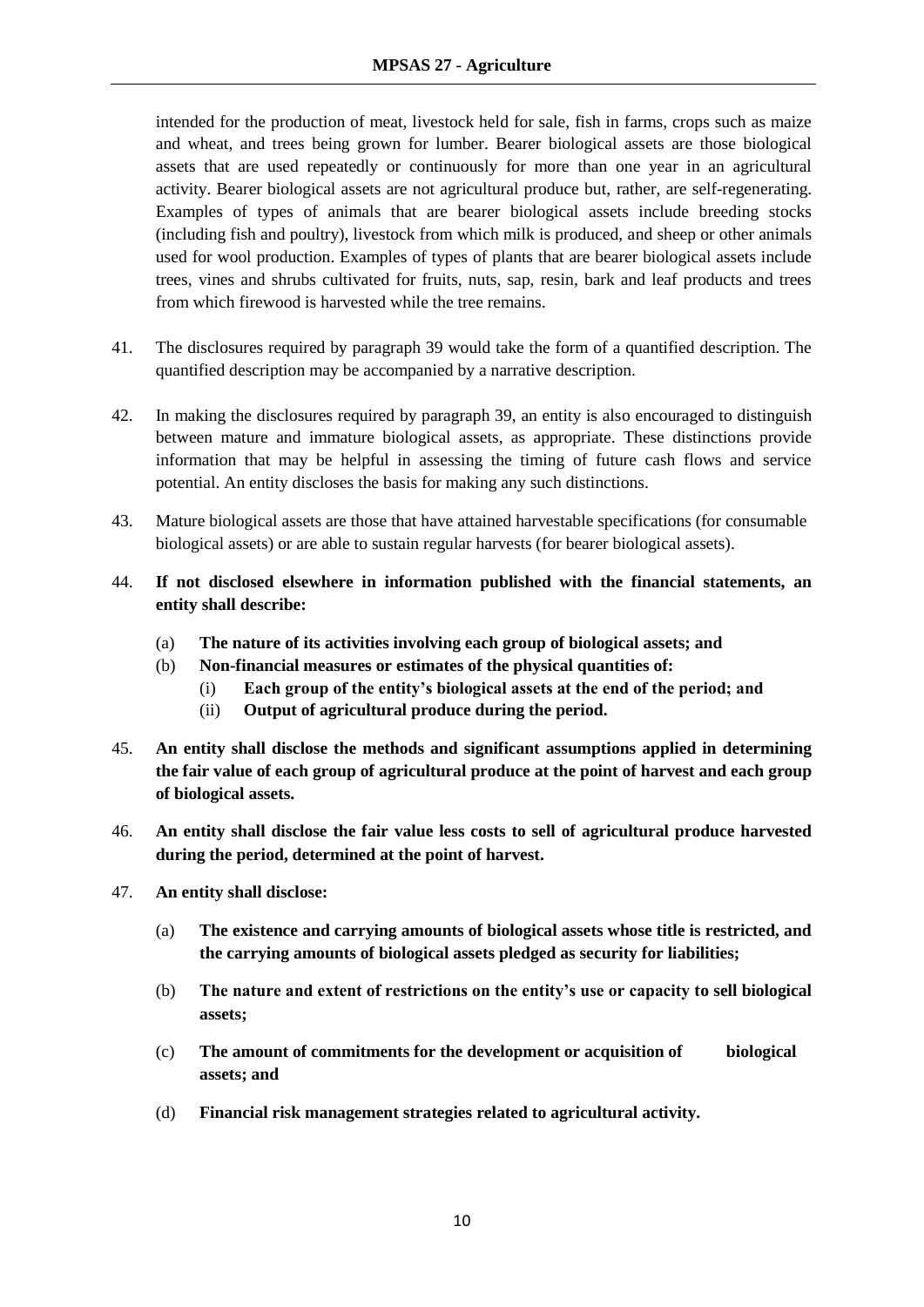- 48. **An entity shall present a reconciliation of changes in the carrying amount of biological assets between the beginning and the end of the current period. The reconciliation shall include:**
	- (a) **The gain or loss arising from changes in fair value less costs to sell, disclosed separately for bearer biological assets and consumable biological assets;**
	- (b) **Increases due to purchases;**
	- (c) **Increases due to assets acquired through a non-exchange transaction;**
	- (d) **Decreases attributable to sales and biological assets classified as held for sale (or included in a disposal group that is classified as held for sale) in accordance with the relevant international or national standard dealing with non-current assets held for sale and discontinued operations;**
	- (e) **Decreases due to distributions at no charge or for a nominal charge;**
	- (f) **Decreases due to harvest;**
	- (g) **Increases resulting from entity combinations;**
	- (h) **Net exchange differences arising on the translation of financial statements into a different presentation currency, and on the translation of a foreign operation into the presentation currency of the reporting entity; and**
	- (i) **Other changes.**
- 49. The fair value less costs to sell of a biological asset can change due to both physical changes and price changes in the market. Separate disclosure of physical and price changes is useful in appraising current period performance and future prospects, particularly when there is a production cycle of more than one year. In such cases, an entity is encouraged to disclose, by group or otherwise, the amount of change in fair value less costs to sell included in surplus or deficit due to physical changes and due to price changes. This information is generally less useful when the production cycle is less than one year (for example, when raising chickens or growing cereal crops).
- 50. Biological transformation results in a number of types of physical change growth, degeneration, production, and procreation, each of which is observable and measurable. Each of those physical changes has a direct relationship to future economic benefits or service potential. A change in fair value of a biological asset due to harvesting is also a physical change.
- 51. Agricultural activity is often exposed to climatic, disease and other natural risks. If an event occurs that gives rise to a material item of revenue or expense, the nature and amount of that item are disclosed in accordance with MPSAS 1. Examples of such an event include an outbreak of a virulent disease, a flood, a severe drought or frost, and a plague of insects.

### **Additional Disclosures for Biological Assets Where Fair Value Cannot Be Measured Reliably**

52. **If an entity measures biological assets at their cost less any accumulated depreciation and**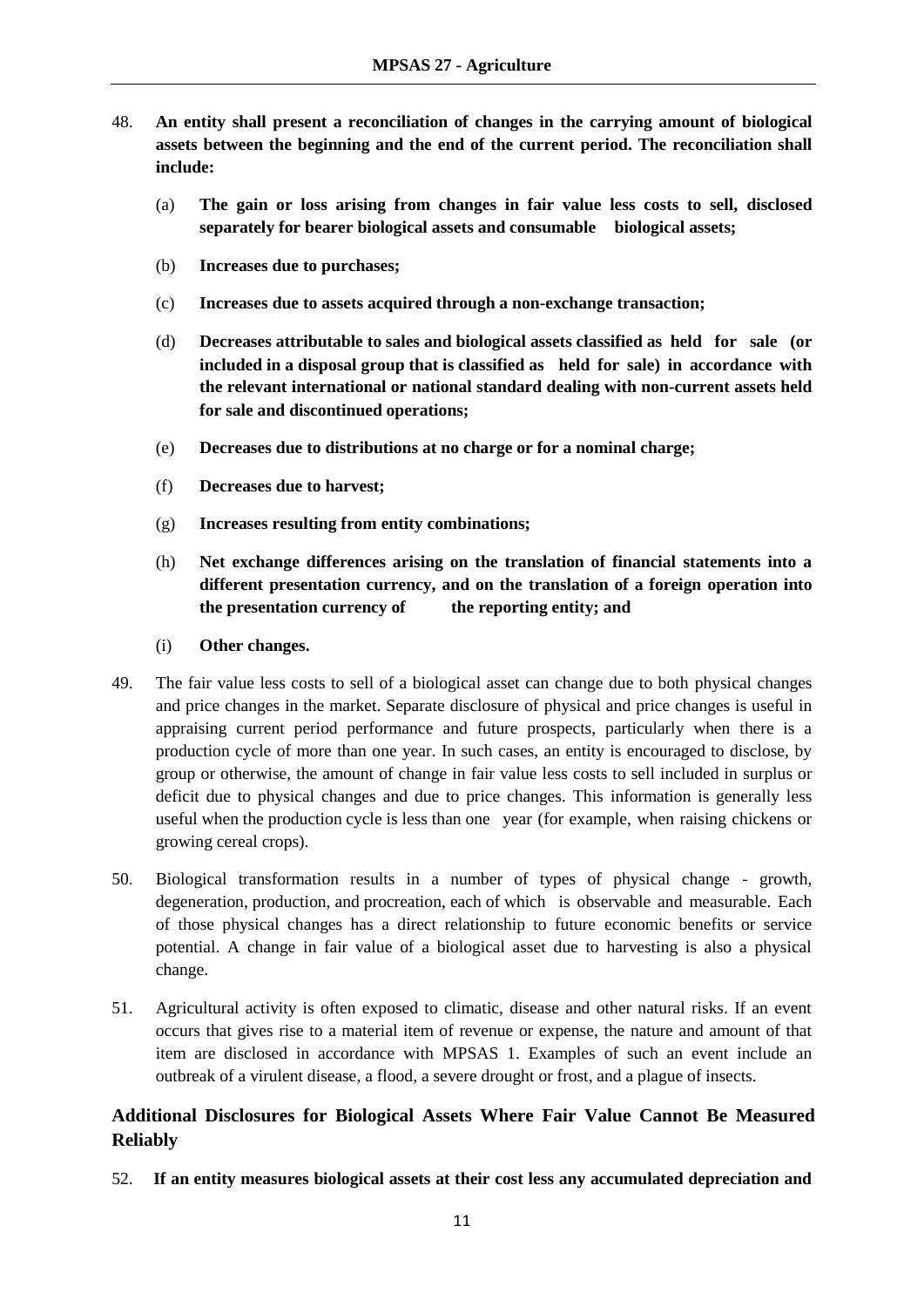**any accumulated impairment losses (see paragraph 34) at the end of the period, the entity shall disclose for such biological assets:** 

- (a) **A description of the biological assets;**
- (b) **An explanation of why fair value cannot be measured reliably;**
- (c) **If possible, the range of estimates within which fair value is highly likely to lie;**
- (d) **The depreciation method used;**
- (e) **The useful lives or the depreciation rates used; and**
- (f) **The gross carrying amount and the accumulated depreciation (aggregated with accumulated impairment losses) at the beginning and end of the period.**
- 53. **If, during the current period, an entity measures biological assets at their cost less any accumulated depreciation and any accumulated impairment losses (see paragraph 34), an entity shall disclose any gain or loss recognized on disposal of such biological assets and the reconciliation required by paragraph 48 shall disclose amounts related to such biological assets separately. In addition, the reconciliation shall include the following amounts included in surplus or deficit related to those biological assets:** 
	- (a) **Impairment losses;**
	- (b) **Reversals of impairment losses; and**
	- (c) **Depreciation.**
- 54. **If the fair value of biological assets previously measured at their cost less any accumulated depreciation and any accumulated impairment losses becomes reliably measurable during the current period, an entity shall disclose for those biological assets:**
	- (a) **A** description of the biological assets;
	- (b) **An explanation of why fair value has become reliably measurable; and**
	- (c) **The effect of the change.**

# **Transitional Provision**

### **Initial Adoption of Accrual Accounting**

55. **Where an entity initially recognizes biological assets or agricultural produce on the firsttime adoption of the accrual basis of accounting, the entity shall report the effect of the initial recognition of those assets, and that produce as an adjustment to the opening balance of accumulated surpluses or deficits for the period in which this Standard is first adopted.**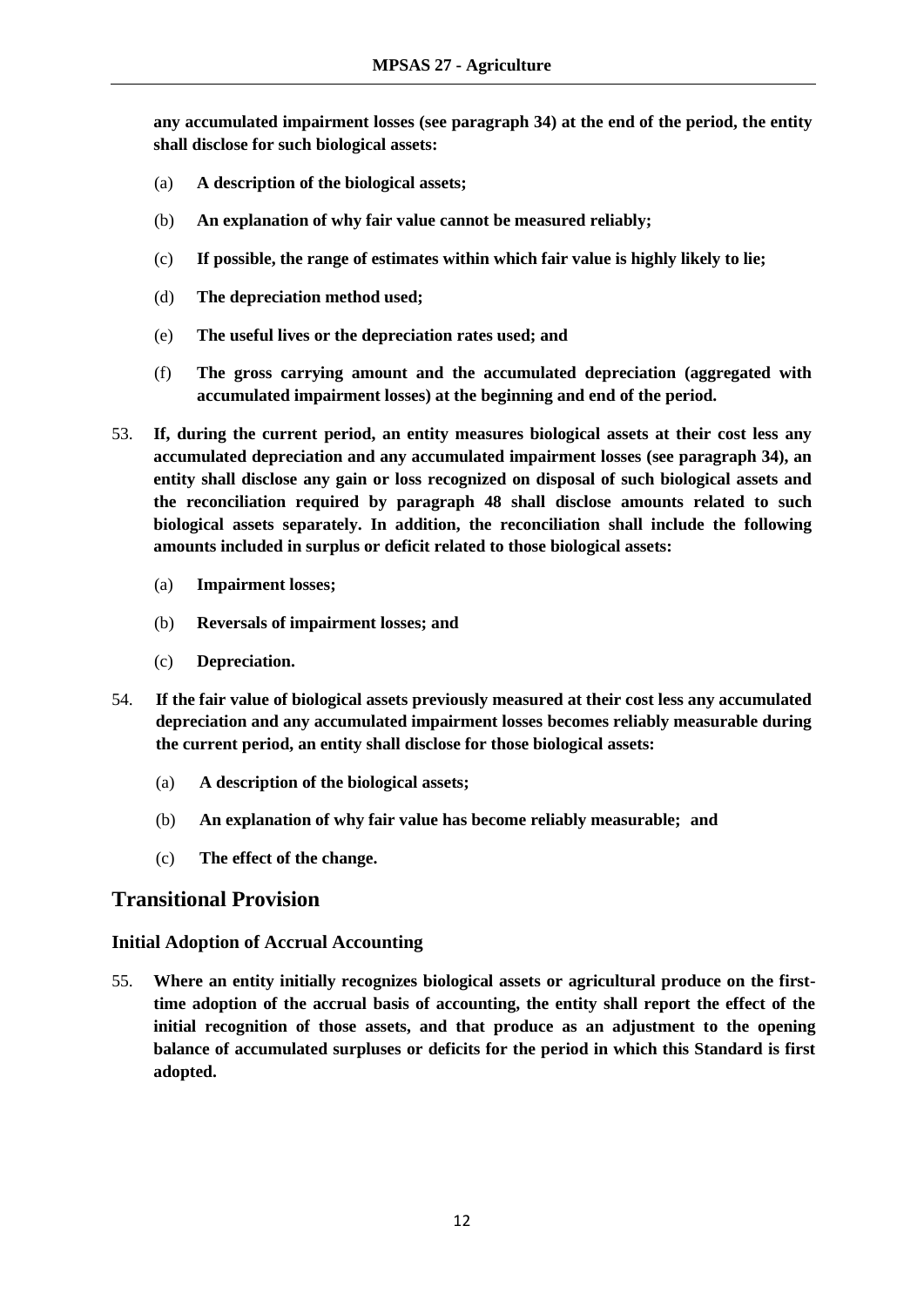# **Effective Date**

- 56. **An entity shall apply this Standard for annual financial statements covering periods beginning on or after January 1, 2017. Earlier application is encouraged. If an entity applies this Standard for a period beginning before January 1, 2017, it shall disclose that fact.**
- 57. When an entity adopts the accrual basis of accounting as defined by MPSASs for financial reporting purposes subsequent to this effective date, this Standard applies to the entity's annual financial statements covering periods beginning on or after the date of adoption.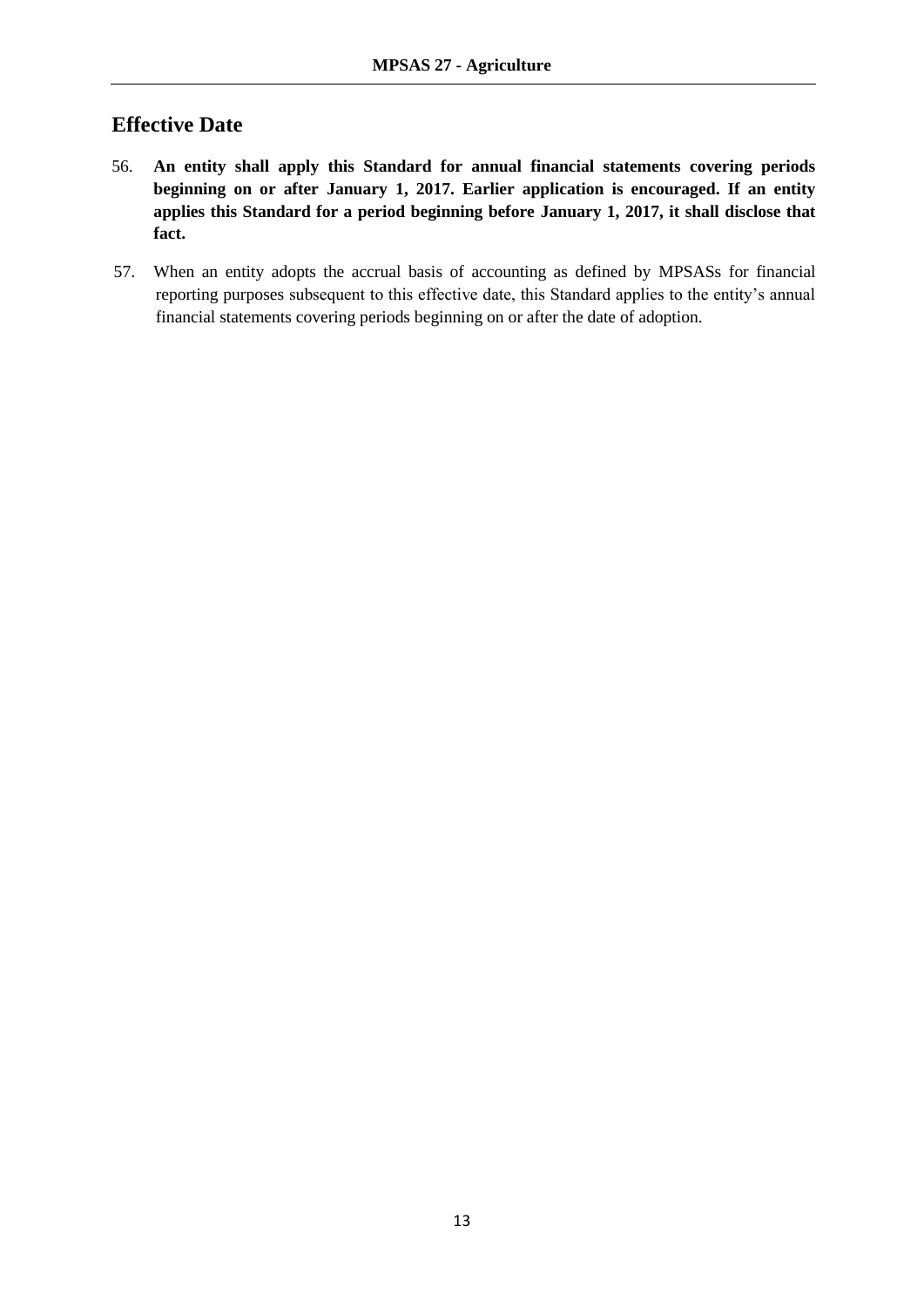# **Appendix**

# **Illustrative Examples**

### *These examples accompany, but are not part of, MPSAS 27.*

Extracts from statements of financial performance and statements of financial position are provided to show the effects of the transactions described below. These extracts do not necessarily conform to all the disclosure and presentation requirements of other Standards.

The first example illustrates how the disclosure requirements of this Standard might be put into practice for a dairy farming entity. This Standard encourages the separation of the change in fair value less costs to sell of an entity's biological assets into physical change and price change. That separation is reflected in the first example. The second example illustrates how to separate physical change and price change.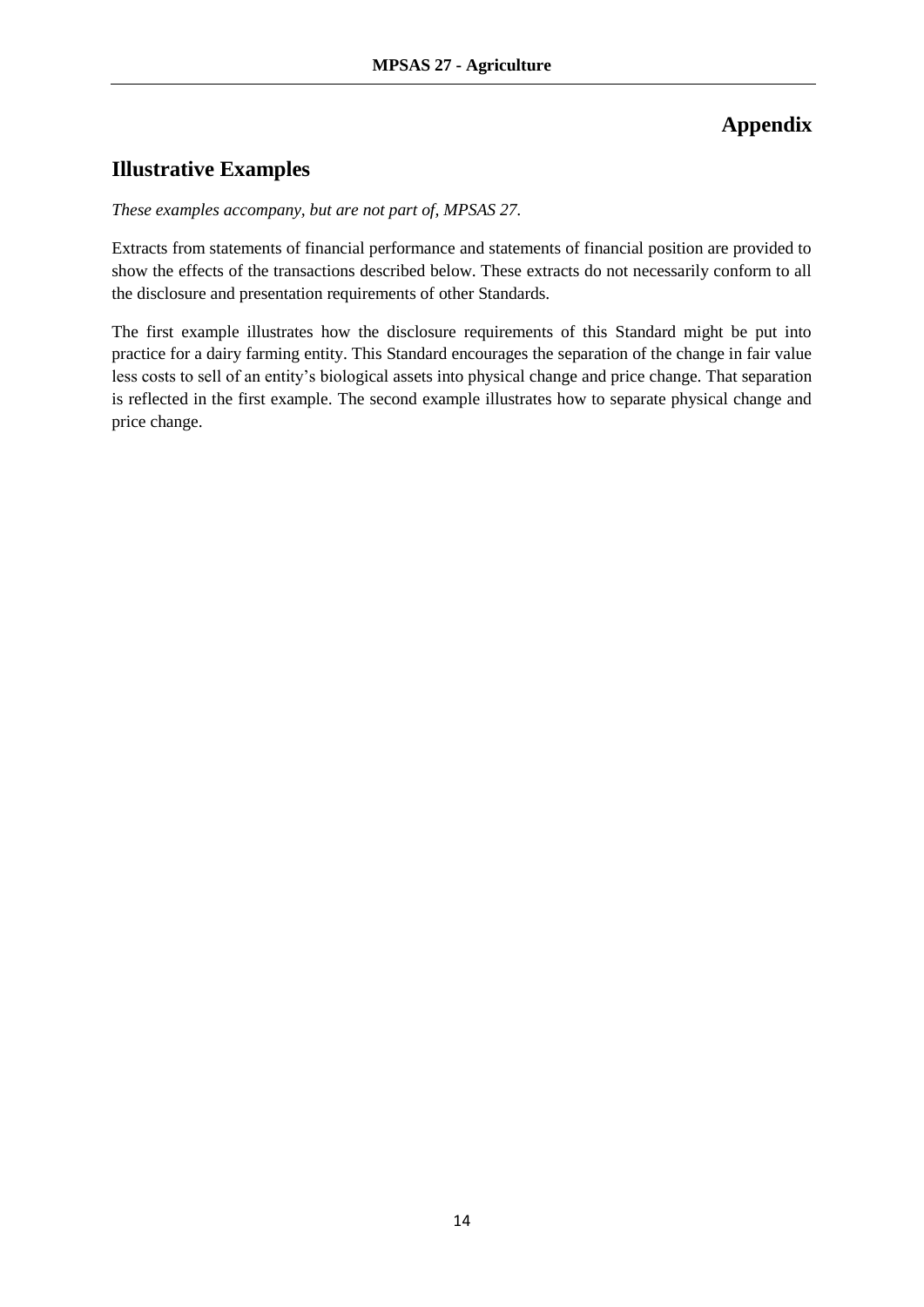### **Disclosure Requirements**

*Statement of Financial Position*

| <b>Entity XYZ</b>                                     | <b>Notes</b> | <b>December 31, 20X8</b><br>(RM) | <b>December 31, 20X7</b><br>RM |
|-------------------------------------------------------|--------------|----------------------------------|--------------------------------|
| <b>ASSETS</b>                                         |              |                                  |                                |
| <b>Current assets</b>                                 |              |                                  |                                |
| Cash                                                  |              | 10,000                           | 10,000                         |
| Receivables                                           |              | 88,000                           | 65,000                         |
| Inventories                                           |              | 82,950                           | 70,650                         |
| <b>Total current assets</b>                           |              | 180,950                          | 145,650                        |
| <b>Non-current assets</b><br>Bearer biological assets |              |                                  |                                |
|                                                       |              |                                  |                                |
| Dairy livestock - immature <sub>1</sub>               |              | 52,060                           | 47,730                         |
| Dairy livestock - mature <sub>1</sub>                 |              | 372,990                          | 411,840                        |
| Subtotal - bearer biological assets                   | 3            | 425,050                          | 459,570                        |
| Property, plant and equipment                         |              | 1,462,650                        | 1,409,800                      |
| <b>Total non-current assets</b>                       |              | 1,887,700                        | 1,869,370                      |
| <b>Total assets</b>                                   |              | 2,068,650                        | 2,015,020                      |
| <b>LIABILITIES</b><br><b>Current liabilities</b>      |              |                                  |                                |
|                                                       |              |                                  |                                |
| Payables                                              |              | 122,628                          | 150,020                        |
| <b>Total non-current liabilities</b>                  |              | 122,628                          | 150,020                        |
| NET ASSETS/EQUITY                                     |              |                                  |                                |
| Contributable<br>capital                              |              | 1,000,000                        | 1,000,000                      |
| Accumulated surplus                                   |              | 946,022                          | 865,000                        |
| <b>Total net assets/equity</b>                        |              | 1,946,022                        | 1,865,000                      |
| Total net assets/equity and liabilities               |              | 2,068,650                        | 2,015,020                      |

<sup>1</sup> An entity is required to provide a description of biological assets that distinguishes between consumable and bearer biological assets and between those held for sale and those held for distribution at no charge or for a nominal charge. Such disclosures would take the form of a quantified description that may be accompanied by a narrative description. An entity is also encouraged, but not required, to distinguish between mature and immature biological assets, as appropriate. An entity discloses the basis for making any such distinctions. This example shows the disclosure of bearer biological assets on the face of the statement of financial position. Information to meet other disclosure requirements is disclosed in the notes to the financial statements, as permitted.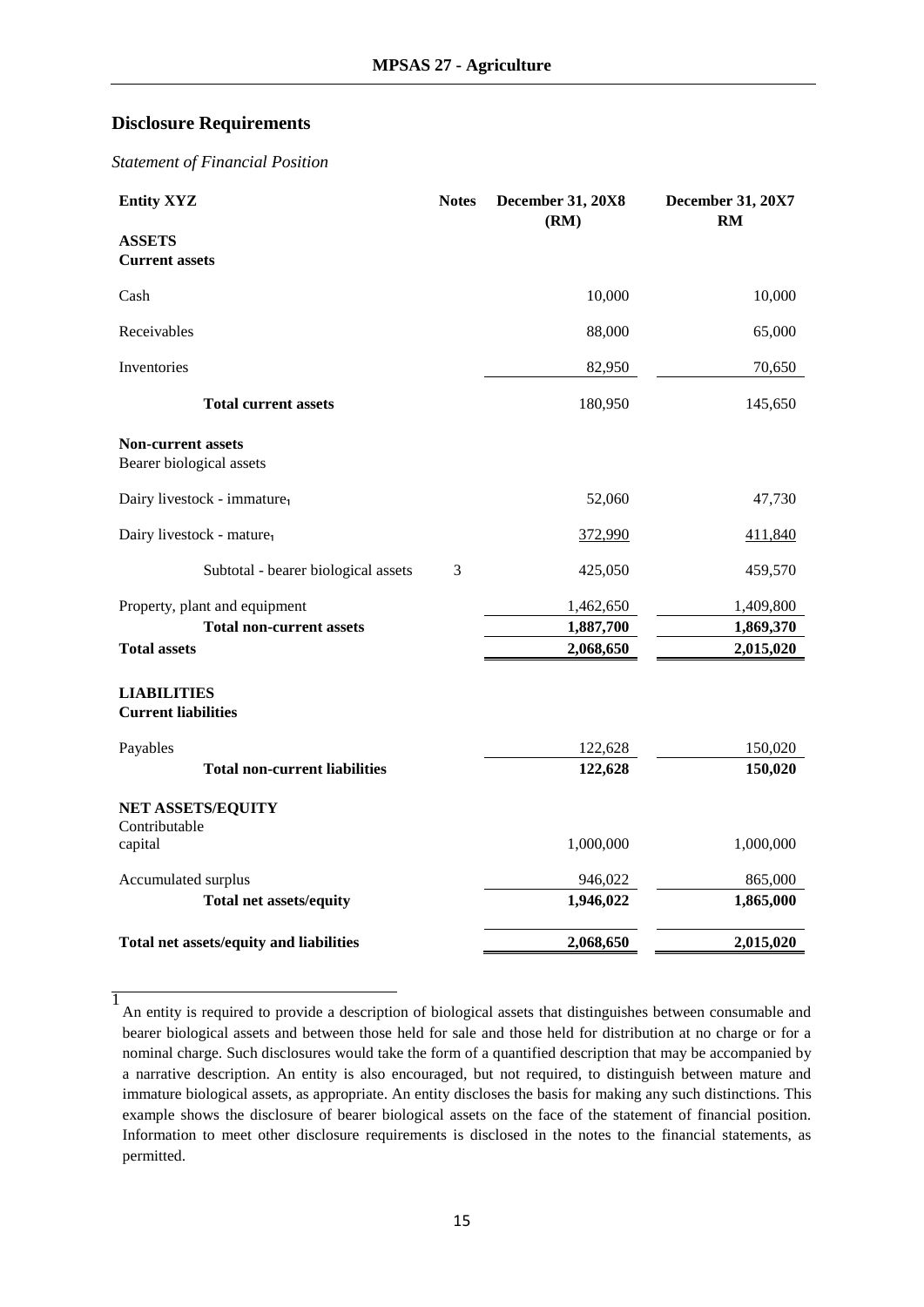**RM** 

### *Statement of Financial Performance*

### **Entity XYZ Notes Year ended December 31, 20X8** Fair value of milk produced 518,240 Gains arising from changes in fair value less cost to sell of dairy livestock 3<br>
3 39,930  **558,170**  Inventories used (137,523) Staff cost  $(127,283)$ Depreciation expense (15,250) Other operating expenses (197,092)  **(477,148)** Surplus for the period 81,022

#### *Statement of Changes in Net Assets/Equity*

|                                     | Year ended December 31, 20X8  |                                      |           |
|-------------------------------------|-------------------------------|--------------------------------------|-----------|
|                                     | RM                            | RM                                   | RM        |
|                                     | <b>Contributed</b><br>Capital | <b>Accumulated</b><br><b>Surplus</b> | Total     |
| Balance at January 1, 20X8          | 1,000,000                     | 865,000                              | 1,865,000 |
| Surplus for the period              |                               | 81,022                               | 81,022    |
| <b>Balance at December 31, 20X8</b> | 1,000,000                     | 946,022                              | 1,946,022 |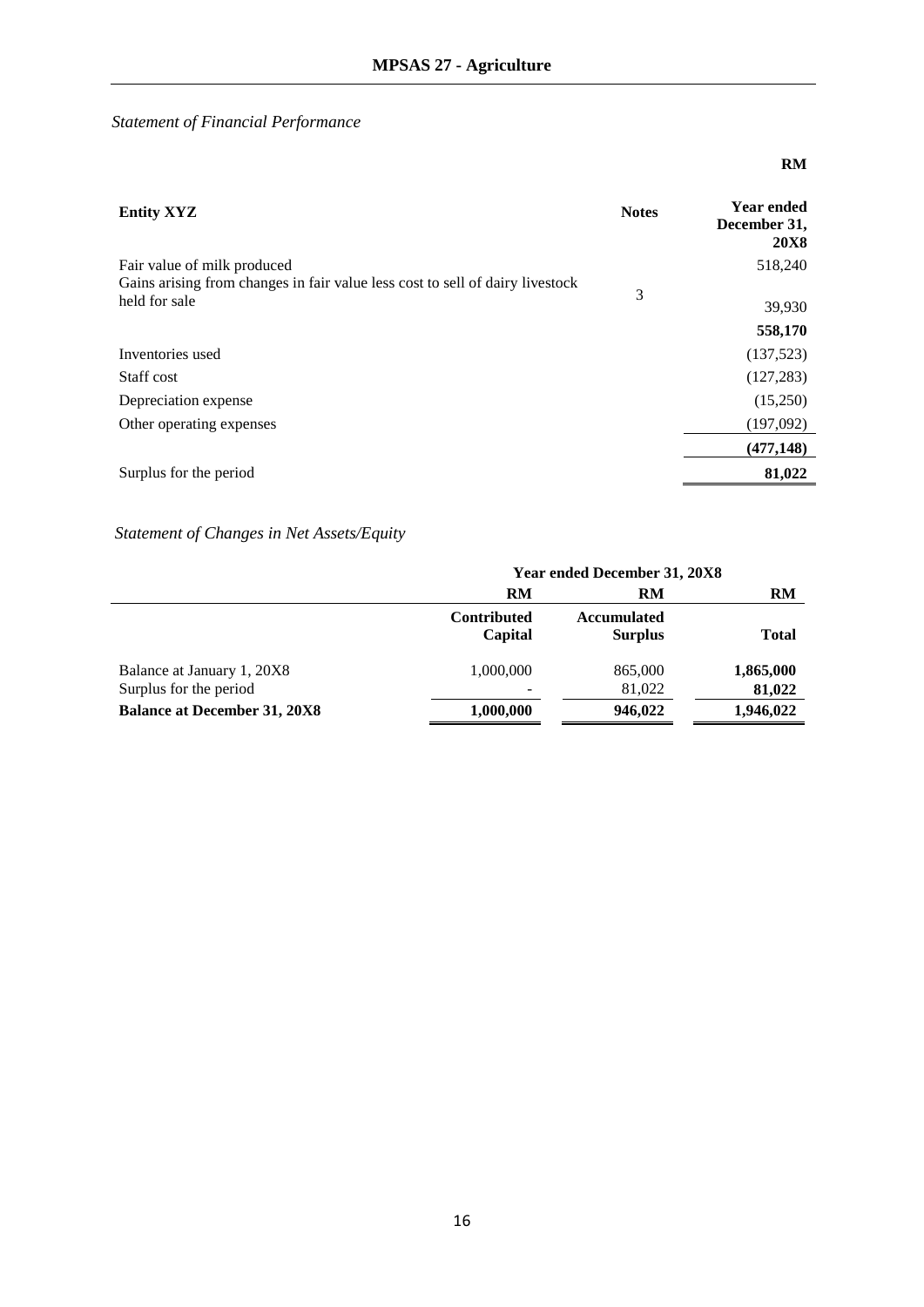### *Cash Flow Statement<sup>2</sup>*

| <b>Entity XYZ</b>                           | <b>Year ended</b><br><b>December 31, 20X8</b> |
|---------------------------------------------|-----------------------------------------------|
|                                             | RM                                            |
|                                             |                                               |
| <b>Cash flows from operating activities</b> |                                               |
| Cash receipts from sales of milk            | 498,027                                       |
| Cash receipts from sales of livestock       | 97,913                                        |
| Cash paid for supplies and to employees     | (504, 025)                                    |
| Cash paid for purchases of livestock        | (23, 815)                                     |
| Net cash from operating activities          | 68,100                                        |
| <b>Cash flows from investing activities</b> |                                               |
| Purchases of property, plant and equipment  | (68,100)                                      |
| Net cash used in investing activities       | (68,100)                                      |
| Net increase in cash                        | 0                                             |
| Cash at beginning of the year               | 10,000                                        |
| Cash at end of year                         | 10,000                                        |

#### *Notes*

#### **1. Operations and Principal Activities**

Entity XYZ ("the Entity") is engaged in milk production. At December 31, 20X8, the Entity held 419 cows able to produce milk (mature bearer assets) and 137 heifers being raised to produce milk in the future (immature bearer assets). The Entity produced 157,584kg of milk with a fair value less costs to sell of RM518,240 (the fair value of this agricultural produce is determined at the time of milking) in the year ended December 31, 20X8. The Entity does not own any consumable biological assets.

#### **2. Accounting Policies**

#### *Livestock and Milk*

Livestock are measured at their fair value less costs to sell. The fair value of livestock is determined based on market prices of livestock of similar age, breed, and genetic merit. Milk is initially measured at its fair value less costs to sell at the time of milking. The fair value of milk is determined based on market prices in the local area.

<sup>&</sup>lt;sup>2</sup> This statement of cash flows reports cash flows from operating activities using the direct method. MPSAS 2, "Cash Flow Statements" requires that an entity reports cash flows from operating activities using either the direct method or the indirect method. MPSAS 2 encourages use of the direct method.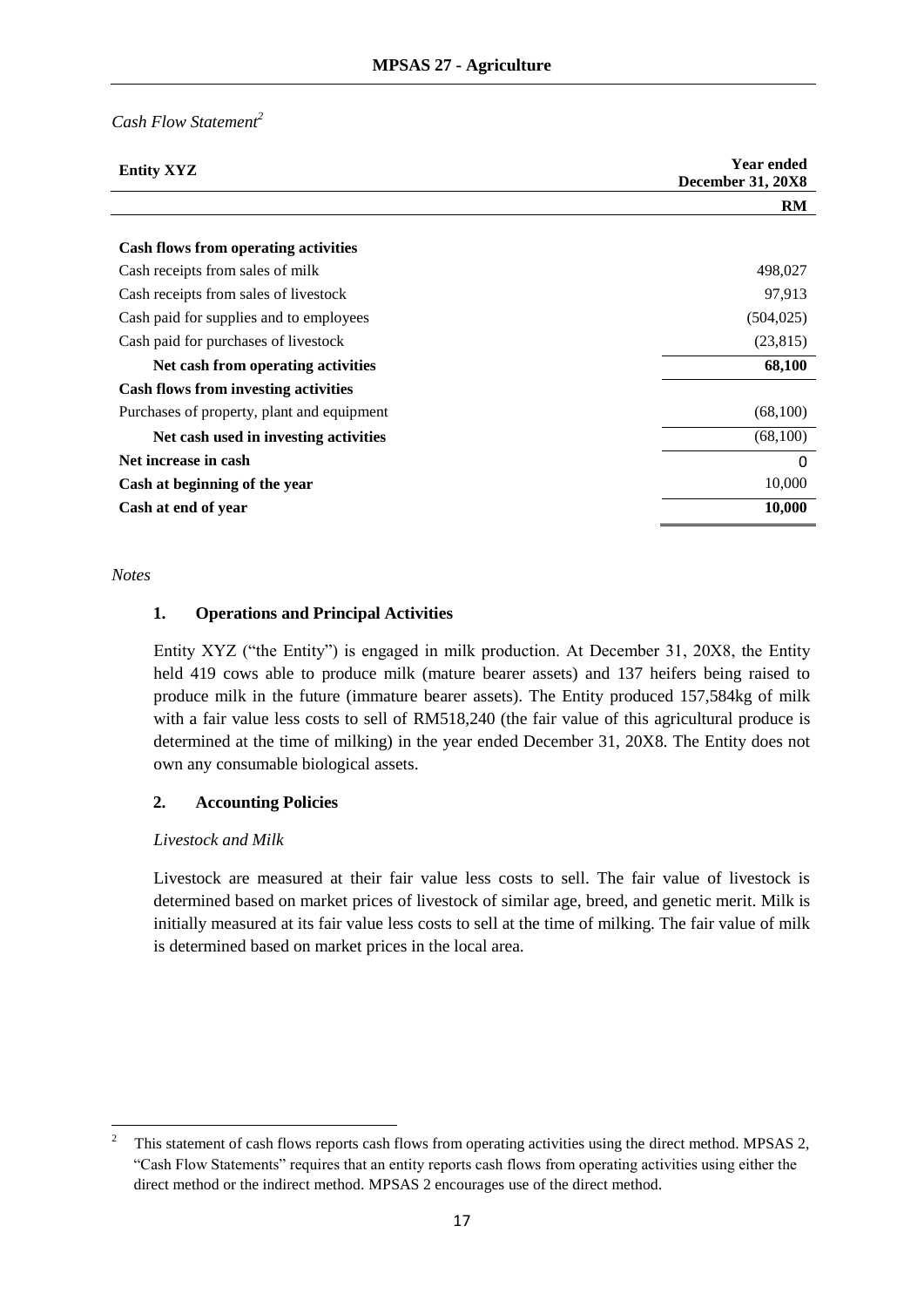### **3. Biological Assets**

|                                                                                                      | <b>20X8</b> |
|------------------------------------------------------------------------------------------------------|-------------|
| <b>Reconciliation of Carrying Amounts of Diary Livestock</b>                                         | RM          |
| Carrying amount at January 1, 20X8                                                                   | 459,570     |
| Increases due to purchases                                                                           | 26,250      |
| Gain arising from changes in fair value less cost to sell attributable to physical<br>changes $3$    | 15,350      |
| Gain arising from changes in fair value less cost to sell attributable to price changes <sup>4</sup> | 24,580      |
| Decreases due to sales                                                                               | (100, 700)  |
| Carrying amount at December 31, 20X8                                                                 | 425,050     |

### **4. Financial Risk Management Strategies**

The Entity is exposed to financial risks arising from changes in milk prices. The Entity does not anticipate that milk prices will decline significantly in the foreseeable future and, therefore, has not entered into derivative or other contracts to manage the risk of a decline in milk prices. The Entity reviews its outlook for milk prices regularly in considering the need for active financial risk management.

### **Physical Change and Price Change**

The following example illustrates how to separate physical change and price change. Separating the change in fair value less costs to sell between the portion attributable to physical changes and the portion attributable to price changes is encouraged but not required by this Standard.

A herd of ten 2 year old animals was held at January 1, 20X8. One animal aged 2.5 years was purchased on July 1, 20X8 for RM108, and one animal was born on July 1, 20X8. No animals were sold or disposed of during the period. Per-unit fair values less costs to sell were as follows:

|                                          | <b>RM</b> | <b>RM</b> |
|------------------------------------------|-----------|-----------|
| 2 year old animal at January 1, 20X8     | 100       |           |
| New-born animal at July 1, 20X8          | 70        |           |
| 2.5 year old animal at July 1, 20X8      | 108       |           |
| New-born animal at December 31, 20X8     | 72        |           |
| 0.5 year old animal at December 31, 20X8 | 80        |           |
| 2 year old animal at December 31, 20X8   | 105       |           |
| 2.5 year old animal at December 31, 20X8 | 111       |           |
| 3 year old animal at December 31, 20X8   | 120       |           |

<sup>3</sup> Separating the increase in fair value less costs to sell between the portion attributable to physical changes and the portion attributable to price changes is encouraged but not required by this Standard.

<sup>4</sup> See Footnote 3.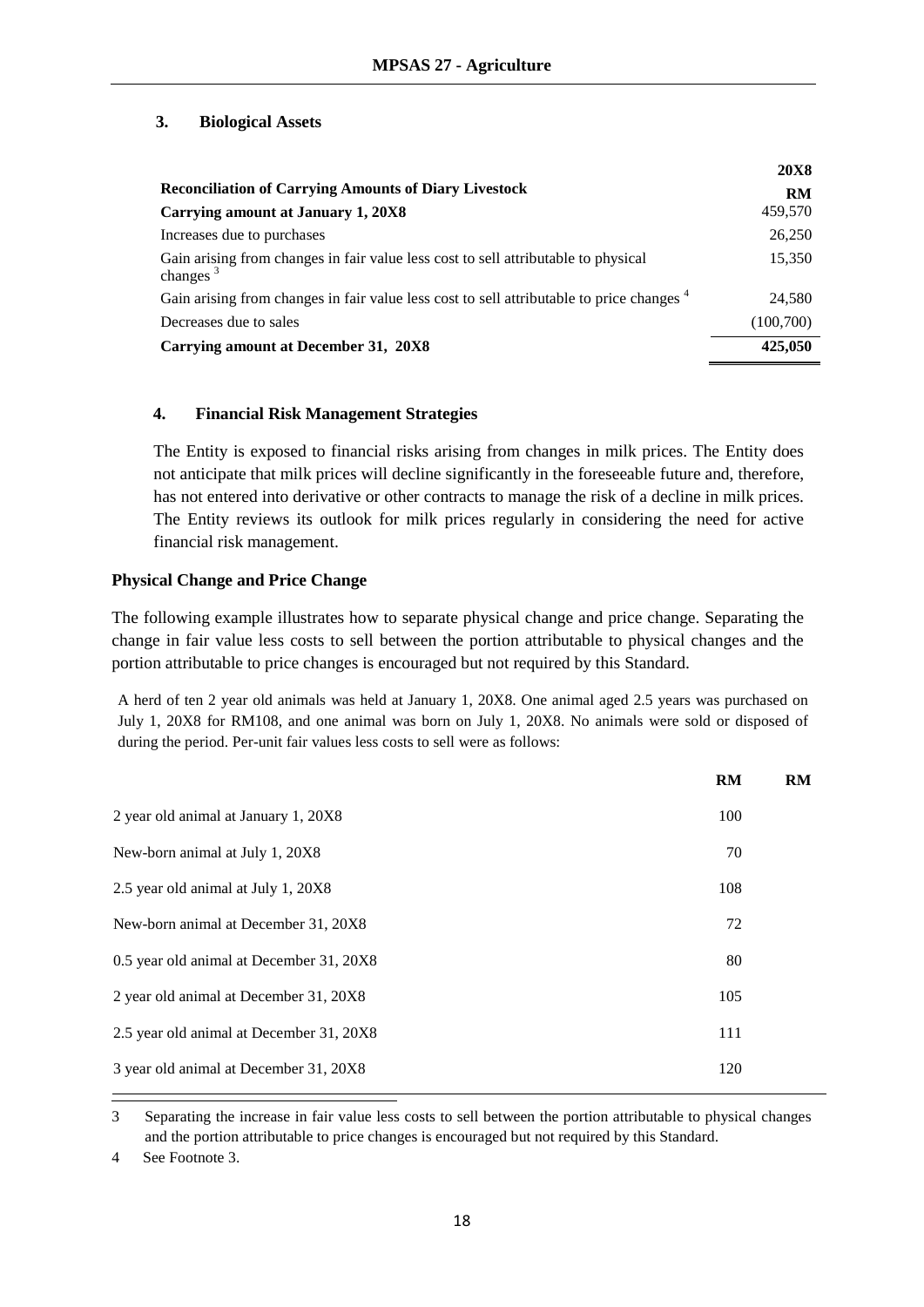| Fair value less costs to sell of herd at January 1, 20X8 (10 x 100) |                | 1,000 |
|---------------------------------------------------------------------|----------------|-------|
| Purchase on July 1, 20X8 (1 x 108)                                  |                | 108   |
| Increase in fair value less costs to sell due to price change       |                |       |
| $10 \times (105 - 100)$                                             | 50             |       |
| $1 \times (111 - 108)$                                              | 3              |       |
| $1 \times (72 - 70)$                                                | $\overline{c}$ | 55    |
| Increase in fair value less costs to sell due to physical change:   |                |       |
| $10 \times (120 - 105)$                                             | 150            |       |
| $1 \times (120 - 111)$                                              | 9              |       |
| $1 \times (80 - 72)$                                                | 8              |       |
| $1\times70$                                                         | 70             | 237   |
| Fair value less costs to sell of herd at December 31, 20X8          |                |       |
| $11\times120$                                                       | 1,320          |       |
| $1 \times 80$                                                       | 80             | 1,400 |